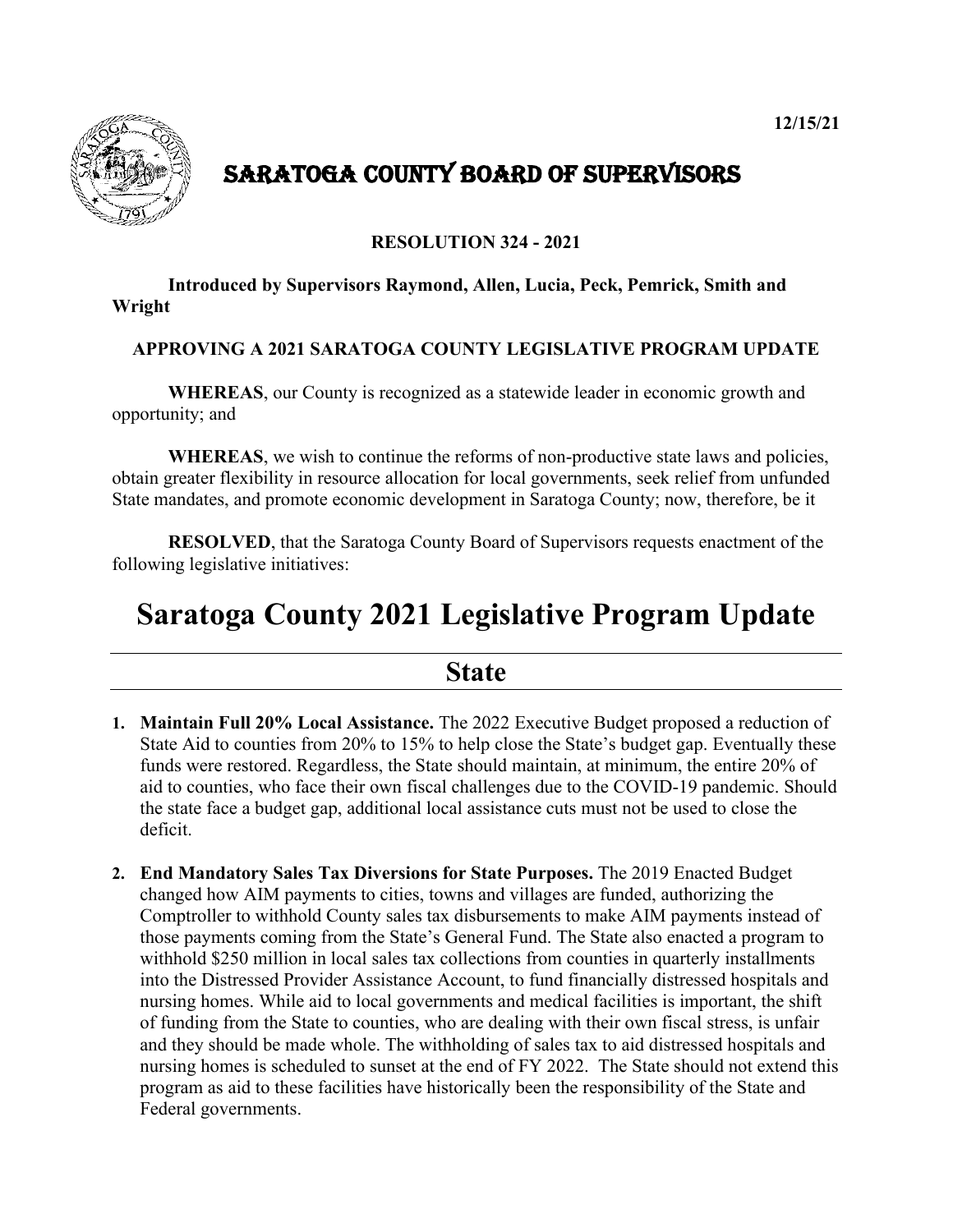- **3. Restore VLT Aid.** The County of Saratoga and City of Saratoga Springs jointly cover costs associated with public safety services in order to provide a venue for video lottery terminals. The County and City rely on VLT aid to offset these costs together with the growing list of unfunded mandates while the State continues to reap the benefits that these venues provide.
- **4. Oppose Proposed Amendments to Tax Law to End Racing Subsidies** State Assemblymember Linda Rosenthal (Assembly District 67 – Manhattan), has introduced legislation (A.8468) to redirect revenue funding from Video Lottery Terminal gaming from the state's horse racing industry towards other public uses. This would have devastating impacts on the local economy and the historic Saratoga Race Course. Horse racing in New York is responsible for thousands of jobs and has a \$3 billion economic impact on the state. Horse racing at Saratoga continues to be an international attraction and just this year had a record-setting meet where attendance surpassed 1 million for the sixth consecutive year. This proposed legislation should be strongly opposed by our representatives.
- **5. Enact "No New Unfunded Mandates" Legislation.** While counties are constrained from raising revenue by the tax cap, the State is free to enact new unfunded mandates and shift more costs on local governments for existing mandates with impunity. In 2022, all of the County property tax revenue will be consumed by unfunded mandates, plus an additional \$2,958,505 in General Fund revenue. Especially in this time of fiscal stress due to the COVID-19 pandemic and the fact that the State is already withholding sales tax payments from counties, it is imperative that the State does not apply additional weight to local government's already hefty fiscal burden.
- **6. Support State Funding of Broadband Infrastructure Expansion.** Supporting a plan to allow counties to ensure accurate mapping of broadband service and manage infrastructure development to best meet the need of residents and businesses to foster economic growth and access to internet and cellular services.
- **7. Continued Support for an Overhaul of Recent Criminal Justice Reforms.** Saratoga County supports Senator Tedisco's S.1523A bill to repeal bail and discovery reform laws. These recent reforms have caused widespread concern for public safety and are placing additional unfunded burdens on law enforcement agencies, District Attorney Offices, and Public Defender Offices across the State. Saratoga County also supports Senator Tedisco's S.1522 bill to protect emergency first responders and provide them with the same personal information disclosure protections that are afforded to law enforcement personnel. The County also supports S.1521, which provides courts with more discretion when addressing felony convictions. As of 11/19/21, these bills are currently at the committee level, awaiting addition to the Floor Calendar.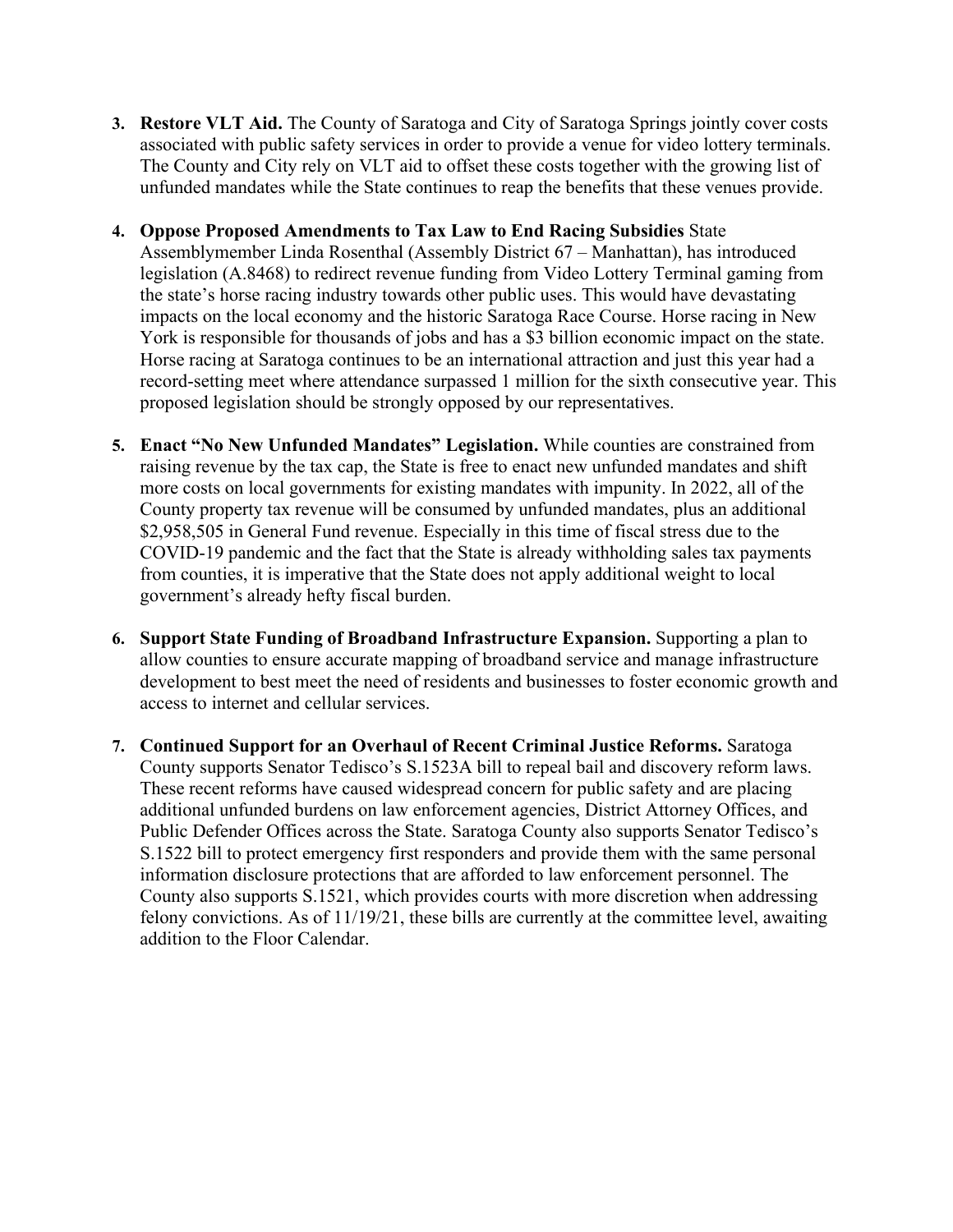- **8. Continued Effort to Restore Community College Funding.** The State's reduction in community college tuition is driven by enrollment but fails to consider the rising costs of tuition. Historically, funding for community colleges was designed to be a three-way split between the State, counties, and students. Initially, the State offered financial support of 40% to encourage counties to develop campuses. This state commitment was later changed to "up to" 40%. Even with an increase in the per student rate, dropping enrollment can mean less state support for individual campuses and could ultimately lead to increased chargeback between counties based on the current chargeback methodology. State funding is currently well below the one-third promised and far short of 40%.
- **9. Support Enhancements to NYS Historic Tax Credit.** Assembly Bill A.3670, introduced by Assemblywoman Woerner, calls for enhancements to the NYS Historic Tax Credit be included in the state budget. The proposed changes would increase the credit for smaller projects, defined as projects with expenditures under \$2.5 million, from 20% to 30%. The proposed amendments would also ensure that smaller cities will qualify for the NYS Historic Tax Credit. Expansion of this eligibility threshold will open the credit for more upstate cities and provide an economic and tourism boon for communities looking to rehabilitate historic buildings.
- **10. Secure Continued Funding for Veterans Peer-to-Peer Program.** The Joseph P. Dwyer Veterans Peer-to-Peer Support Program provides coordination and cultivation of a safe atmosphere for veterans to connect and share their experiences. In Saratoga County, this program has been a tremendous success in providing outreach to the veteran community and connecting veterans with their peers. Saratoga County has been eligible for funding of up to \$185,000 in the last budget cycle, and any residual funding still available should be released to counties if the program is not fully funded in the 2023 budget.
- **11. Continued Support for the New Generation Farmland Protection Fund.** Building upon Assemblywoman Woerner's success in securing \$400,000 in funding for the Farmland for a New Generation Program - specifically named to American Farmland Trust (AFT) - in the 2022 Enacted Budget, we are advocating for continued investment in this program. With nearly a third of New York's farmers over the age of 65 and cultivating almost two million acres of farmland, it is imperative that New York does its share to cultivate the next generation farmers. An aging farm workforce is not the only thing threatening the future of farming in New York – scarcity of affordable land is a major barrier for new farmers.
- **12. Support the Creation of the Safe Water Infrastructure Action Program (SWAP)**. Continuing support for Senator Tedisco's Safe Water Infrastructure Action Program. This bill (S.224) establishes a program to fund the replacement and rehabilitation of existing municipally owned and funded drinking water, storm water and sanitary sewer systems, similar to the Consolidated Street and Highway Improvement Program (CHIPS). The program would apply to any county, city, town, or village drinking water system, storm water system or sanitary sewer system within the state that is not under the maintenance and/or operational jurisdiction of the state nor any private entity. Annual funding for this program would be at least the same amount appropriated for CHIPS.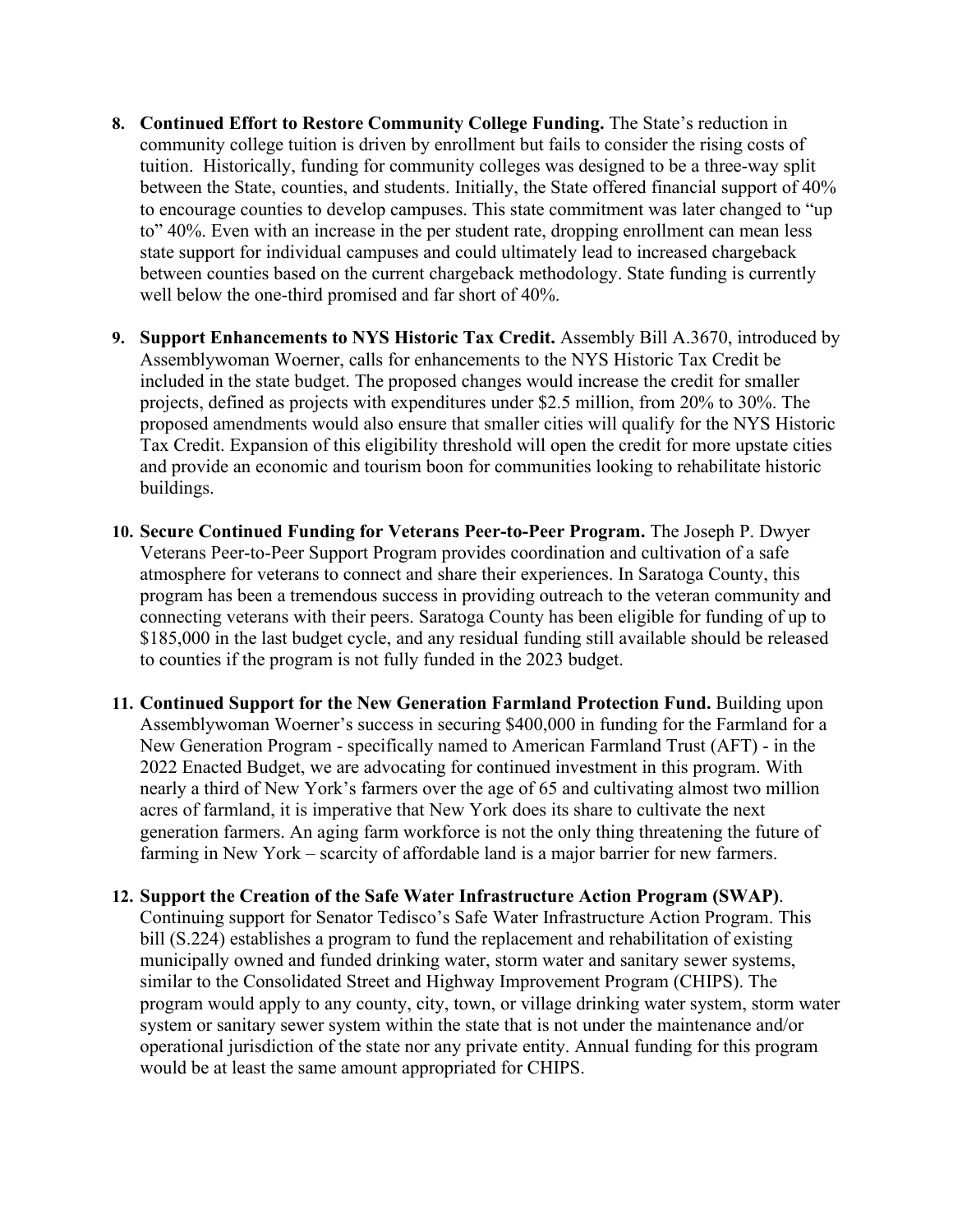- **13. Support Amendment to Executive Law §94-c, to Restore Local Control Over Development.** Executive Law §94-c, which became effective in April 2021, created the Office of Renewable Energy Siting, and allows that office in certain instances to "elect not to apply, in whole or in part, any local law or ordinance" when considering Large Scale Renewable project permits. The effect of this provision is a complete elimination of any local control over the approval and siting of Large-Scale Renewable projects. The County would support the amendment of this law to restore the ability of local municipalities to have input and control over the siting of large-scale development in their communities.
- **14. Secure state funding to allow for the transition to a full-service Public Health Department.** Appropriating a minimum of \$3 million in state funding to support Saratoga County's transition from a Department of Public Health Services to a full-scale Local Public Health Department and the expansion of duties and responsibilities by the county as a result of this transition. Saratoga County will be the first county in more than 20 years to undergo such a transition, New York State should continue to provide technical assistance on the transition while securing funding to allow for a smooth transition of operations and responsibility from the State Department of Health to Saratoga County Department of Public Health.
- **15. Support Local Municipal Control to Determine Hours of Retail Sale of Alcoholic Beverages.** Currently, New York State's Alcohol Beverage and Control Laws provide counties with an opportunity to submit a request to the State Liquor Authority to restrict hours of sale of alcoholic beverages on a county-wide basis. The Board supports a change to this law to allow for both local municipalities to make requests directly to the State Liquor Authority, and for the State Liquor Authority to determine hours of retail sale of alcoholic beverages based on municipality without requiring county-wide actions and restricting sales in a neighboring town, city, or village.

### **Federal**

- **1. Support Continued 100% Airport Improvement Program (AIP) Funding.** The American Rescue Plan Act provided 100% AIP (Airport Improvement Program) funding resulting in no County share needed for the airport grants in 2021. This provided a savings of about \$250,000 for Saratoga County. The County airport has a critical safety improvement scheduled for construction again this year. The County supports continued 100% AIP Funding to ensure critical improvements are accomplished.
- **2. Continued Support Federal COVID Relief Funds for Municipalities.** Counties continue to be on the front lines of the pandemic response efforts. Increased funding to Local Health Departments and other critical infrastructure supported by the county would provide stability so the pre-COVID economy can be restored and reinvigorated. Continued support from the federal government will ensure that counties can provide important constituent services to residents while responding to, or mitigating, the impact of COVID and providing relief from the negative economic impacts of the pandemic emergency.